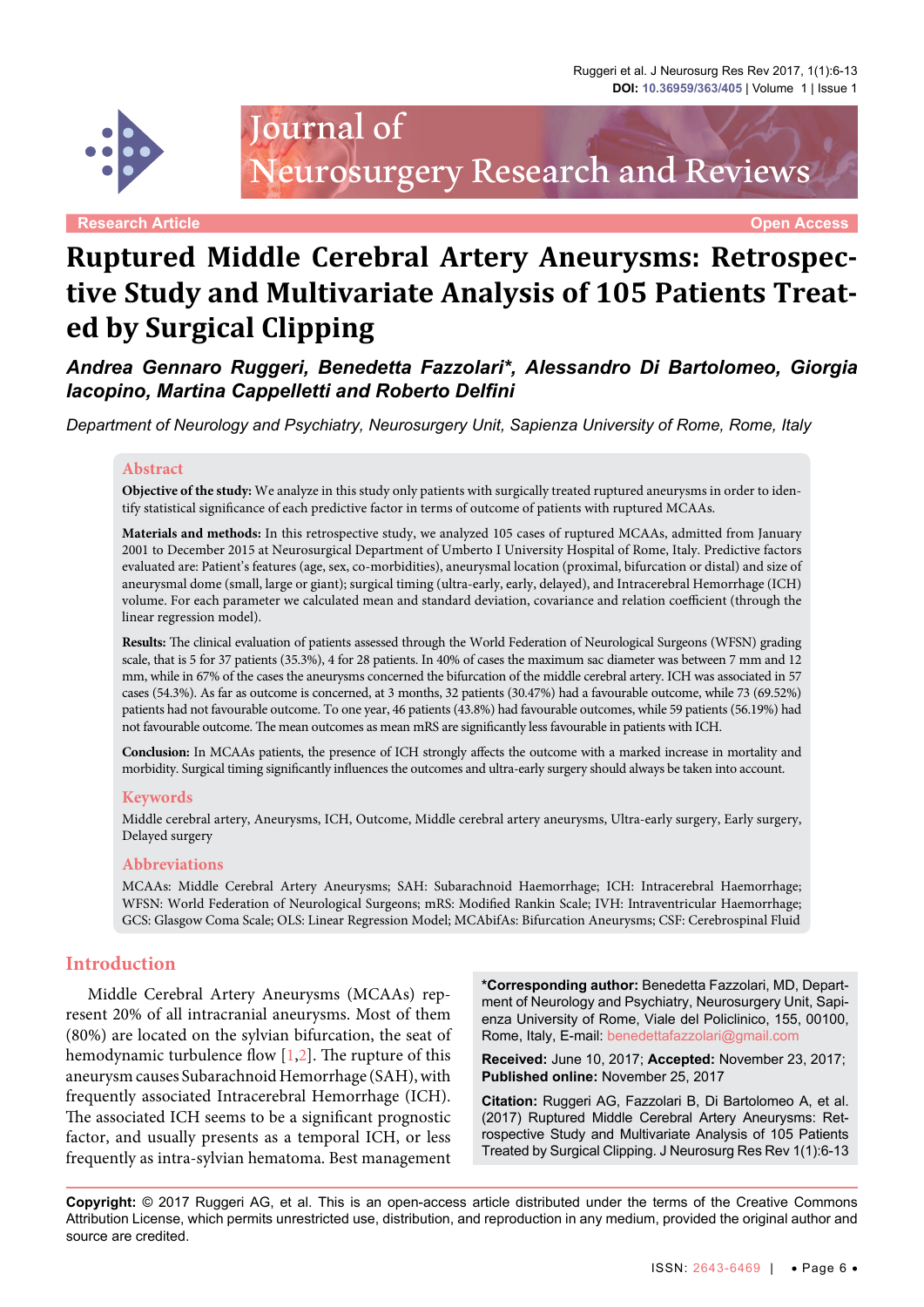strategy of MCAAs is still discussed: The rapid evolution in endovascular coiling or stenting techniques achieved similar results to those of the surgical clipping: Choosing the best treatment indication randomly changes. We analyze in this study only patients with surgically treated ruptured aneurysms in order to identify statistical significance of each predictive factor in terms of outcome of patients with ruptured MCAAs.

# **Materials and Methods**

In this retrospective study, we analyzed 105 cases of ruptured MCAAs, admitted from January 2001 to December 2015 at Neurosurgical Department of Umberto I University Hospital of Rome, Italy. Within these 105 patients, there were 48 patients presenting with aneurysmal rupture and Subarachnoid Hemorrhage (SAH) and 57 who presented with associated ICH. Inclusion criteria are: 1) All adult patients surgically treated for ruptured MCAAs; 2) With or without aneurysm localization and 3) With or without re-bleeding. Exclusion criteria are: 1) Aneurysms treated by endovascular embolization/stenting; 2) Patients admitted for another aneurysm location than MCA; 3) Post-traumatic aneurysmal rupture 4) Unruptured aneurysms. The diagnostic techniques used have been CT angiography, and/or preoperative angiography. Predictive factors evaluated are: Patient's features (age, sex, co-morbidities), aneurysmal location (proximal, bifurcation or distal) and size of aneurysmal dome (small, large or giant); surgical timing (ultra-early, early, delayed), and ICH volume.

## **Clinical evaluation scale**

The clinical grade have been assigned to each patient at admission time according to the World Federation of Neurological Surgeons (WFNS) grading score, basing on Glasgow Coma Scale (GCS) and presence or absence of focal deficits. Each patient have been classified in terms of outcome as having either a good recovery including moderate disability (a favorable outcome) or a poor recovery including severe disability, or vegetative state (not favorable outcome). Functional outcome of patients after 3 months and after 1 year was evaluated using the Modified Rankin Scale (mRS). It was judged as favorable  $(mRS = 1-3)$  and not favorable  $(mRS = 4-6)$ .

## **Severity evaluation scale**

In this study we have used Fisher scale to evaluate

severity of SAH and ICH score which allows risk stratification on presentation with ICH  $[3-5]$  $[3-5]$ . These models usually include criteria related to neurological condition (GCS) and neuroimaging findings (ICH volume, IVH, location).

## **Aneurysmal features**

The size of the aneurysmal dome was measured using the largest diameter measurement based on the long or perpendicular axis of the dome. The aneurysm sizes have been divided into four categories: 1) Smaller than 7 mm; 2) Between 7-12 mm; 3) 12-24 mm; 4) > 24 mm. MCAAs have been classified into 3 groups according to the location of the aneurysm neck: Proximal ( $n = 16$ ), bifurcation ( $n = 70$ ), and distal aneurysms ( $n = 19$ ).

## **Criteria for assignment to surgical treatment**

Historically, middle cerebral artery aneurysms have been considered surgical lesions. This type of aneurysms is not frequently accounted ideal for endovascular coiling for their unfavorable anatomic features (wide neck and partial incorporation of one or both M2 branches). However, endovascular techniques for aneurismal treat-ment have significantly expanded [\[6\]](#page-6-4).

In our series, the choice of surgical treatment was based on physician on-call schedule evaluation in emergencies, indeed 54.28% of patients have been treated in ultra-early surgery, 33.33% in early surgery, and only 12.28% in delayed surgery. Criteria for assignment to surgery have been the presence of ICH and wide neck aneurysm.

## **Surgical procedure**

Through a pterional craniotomy, wider than the ordinary approach used for aneurysms, obliteration of MCAA was performed via a trans-sylvian approach using standard microsurgical dissection [\[7\]](#page-6-5). In 24 patients ICH evacuation was accomplished after aneurysmal clipping, on the other hand in 33 patients it was performed before aneurysmal clipping; the only aneurysmal clipping was performed in 44 patients without ICH. In case of brain swelling, a duroplasty was performed and the bone flap was not replaced.

## **Statistical analysis**

We studied all collected data with the programs Excel

<span id="page-1-0"></span>

| <b>Table 1:</b> Clinical, radiological and ICH evaluation at admission. |  |  |
|-------------------------------------------------------------------------|--|--|
|-------------------------------------------------------------------------|--|--|

| <b>ICH score</b> | No of patients (%) | <b>WFSN</b> | No of patients (%) | <b>Fisher scale</b> | No of patients (%) |
|------------------|--------------------|-------------|--------------------|---------------------|--------------------|
|                  | 5 (8.77%)          |             | 20 (19%)           |                     | $10(9.5\%)$        |
| 2                | 23 (40.35%)        |             | $10(9.5\%)$        | Ш                   | 15 (14.28%)        |
| 3                | 12 (21.05%)        |             | $10(9.5\%)$        | Ш                   | 23 (21.90%)        |
| 14               | 11 (19.29%)        |             | 28 (26.6%)         | IV                  | 57 (54.3%)         |
| 5                | 6(10.52%)          | 15          | 37 (35.3%)         |                     |                    |
| 6                | $0(0\%)$           |             |                    |                     |                    |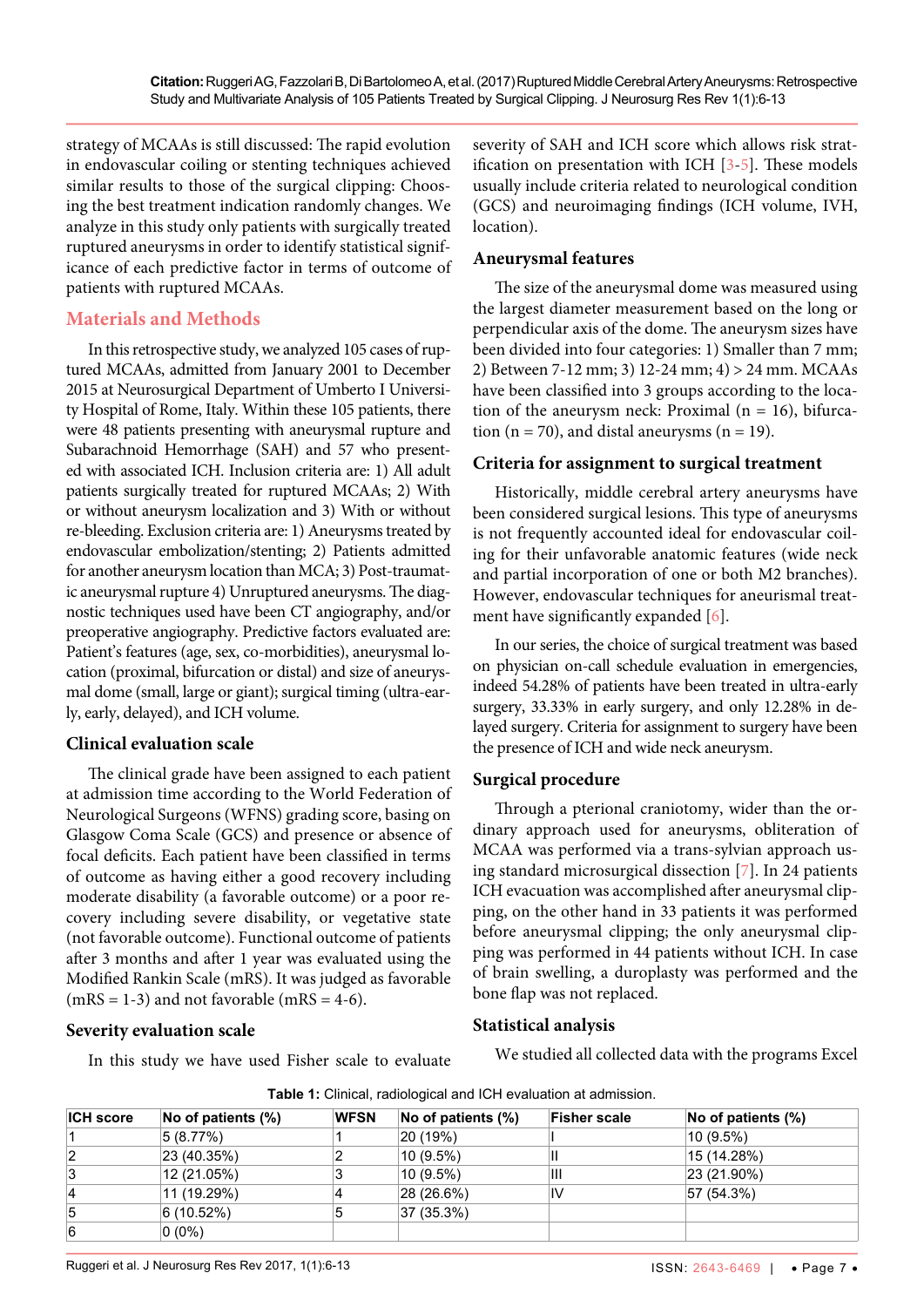and MATLAB. For each parameter we calculated mean and standard deviation and when necessary Spearman's rank correlation coefficient, covariance and relation coefficient (through the linear regression model).

## **Results**

The mean age of the patients included in our study was  $59 \pm 13$  years, with a very large age range, from 22 to 96 years. Out of 105 patients, 60 are female (62%) and 45 male (38%). [Table 1](#page-1-0) show the WFNS grade, Fisher scale and ICH score at the entrance of subjects included in the study. An associated ICH is present in 57 patients (54.3%). Most of patients (23) present an ICH score of 2, 12 patients have an ICH score = 3, 11 patients have ICH score = 4, 6 patients have ICH score of 5 and 5 patients present ICH score of 1. In 57 patients (54.3%) the CT Angiography shows Fisher scale grade IV. The clinical evaluation of patients assessed through the WFSN grading scale; is 5 for 37 patients (35.3%), 4 for 28 patients. Regarding the aneurysmal diameter and the localization, in the 40% of cases the maximum diameter was between

<span id="page-2-0"></span>

| Table 2: Outcome at 3 months and 1 year. |  |
|------------------------------------------|--|
|------------------------------------------|--|

| mRS grade | No of patients at 3<br>months | No of patients at 1<br>year |
|-----------|-------------------------------|-----------------------------|
| 0         | 6(5.7%)                       | 25 (23.8%)                  |
|           | 13 (12.38%)                   | 7(6.6%)                     |
| 2         | 13 (12.38%)                   | 14 (13.3%)                  |
| 3         | 6(5.7%)                       | 13 (12.38%)                 |
| 4         | 13 (12.38%)                   | 12 (11.4%)                  |
| 5         | 39 (37.14%)                   | 13 (12.38%)                 |
| 6         | 15 (14.28%)                   | 21 (20%)                    |

7 mm and 12 mm, while in 67% of the cases the aneurysm concerned the bifurcation of the middle cerebral artery. About surgical timing, in 57 patients (54.28%) we performed evacuation of hematoma and clipping of the aneurysm in ultra-early surgery  $(< 12$  h) from the onset of symptoms, in 35 patients (33.33%) in early surgery (< 48 h) and in 13 patients (12.38%) in delayed surgery (> 48 h). The 8.7% of aneurysms re-bleached after the first event in ultra-early surgery patients, whereas in early-surgery and in delayed surgery patients the re-bleeding occurred in 17.14% and 15.30% respectively. Concerning outcome, at 3 months, 32 patients (30.47%) had a favourable outcome, meaning mRS  $\leq$  2, while 73 patients (69.52%) had not favourable outcome, meaning mRS ≥ 3. In one year, 46 patients (43.8%) had favourable outcomes, while 59 patients (56.19%) had not favourable outcome. The mortality rate at 3 months and 1 year after bleeding was 14.28% (15 patients) and 20% (21 patients) respectively, reported in [Table 2](#page-2-0). In addition, the mean outcomes as mean mRS are significantly less favourable in patients with ICH (see below). In [Table 3](#page-2-1) are summarized all data analyzed with their statistical significance. It is noted that among the parameters we analyzed, those that were statistically significant (p-value  $< 0.05$ ) are the presence or absence of ICH, age of the patients, the clinical status at the entrance (WFNS grade), the surgical timing and the severity of SAH (Fisher scale). The diameter and seat of the aneurysm does not appear to influence outcome. In our study, the analysis of the latter two parameters in relation to surgical outcome was not statistically significant.

<span id="page-2-1"></span>**Table 3:** Summary of each values considered and their influence on outcome.

| <b>Values</b>                | <b>Outcome</b>   |                  | P value   |
|------------------------------|------------------|------------------|-----------|
|                              | Good             | Poor             |           |
| No-ICH                       | 29 (60.41%)      | 19 (39.5%)       | 0.01      |
| <b>ICH</b>                   | 17 (29.8%)       | 40 (70.1%)       |           |
| Age (Years)                  | $57.25 \pm 11.3$ | $64.33 \pm 10.9$ | 0.001     |
| <b>WFNS I-II-III</b>         | 29 (72.5%)       | 11 (27.5%)       | 0.001     |
| WFNS IV-V                    | 25 (38.4%)       | 40 (61.5%)       |           |
| Diameter of the aneurysm sac |                  |                  | <b>NS</b> |
| $< 7$ mm                     | 14 (58.3%)       | 10 (41.6%)       |           |
| 7-12 mm                      | 18 (41.8%)       | 25 (58.1%)       |           |
| 12-24 mm                     | 11 (36.6%)       | 19 (63.3%)       |           |
| $>25$ mm                     | 3(37.5%)         | 5(62.5%)         |           |
| Seat of the aneurysm         |                  |                  | <b>NS</b> |
| Prossimal                    | 5(31.2%)         | 11 (68.7%)       |           |
| <b>Bifurcation</b>           | 33 (47.1%)       | 37 (52.8%)       |           |
| Distal                       | $8(42.1\%)$      | 11 (57.9%)       |           |
| Ultra-early surgery          | 32 (56.1%)       | 25 (43.8%)       | 0.005     |
| Early surgery                | 11 (34.3%)       | 24 (65.7%)       |           |
| Delayed surgery              | $3(23.1\%)$      | 10 (76.9%)       |           |
| Fischer I-II                 | 16 (64%)         | 9(36%)           | 0.005     |
| Fisher III                   | 11 (47.9%)       | 12 (52.1%)       |           |
| Fisher I-V                   | 19 (33.4%)       | 38 (66.6%)       |           |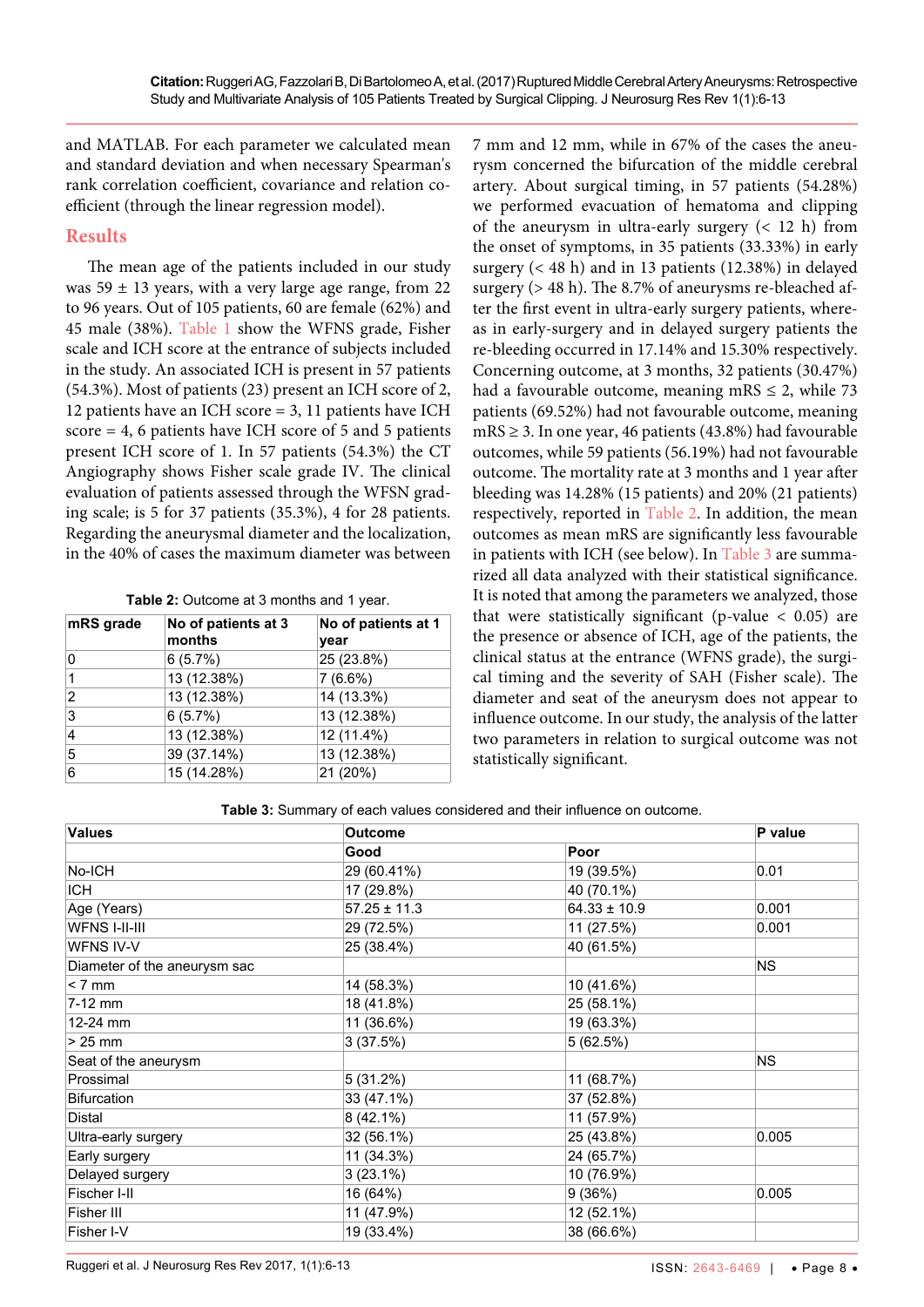**Citation:** Ruggeri AG, Fazzolari B, Di Bartolomeo A, et al. (2017) Ruptured Middle Cerebral Artery Aneurysms: Retrospective Study and Multivariate Analysis of 105 Patients Treated by Surgical Clipping. J Neurosurg Res Rev 1(1):6-13

<span id="page-3-0"></span>

### **ICH and outcome**

The mean 3 months and 1 year mRS in patients with ICH was respectively  $4.3 \pm 0.72$  and  $3.6 \pm 0.81$ . The mean 3 months and 1 year mRS in patients without ICH was  $3.3 \pm 0.64$  and  $2.6 \pm 0.73$  respectively. In patients with ICH, the mean ICH score (see [Table 1](#page-1-0)) was  $2.82 \pm 1.13$ . We also estimated the correlation  $(\rho)$  (values between -1 and 1) between the ICH score and three-months and one-year results, obtaining the following values: 0.73 at 3 months and 0.60 at one year, both positive. The covariance σ (ICH score, mRS) at three months and one year was 1.44 and 1.13 respectively, both positive to indicate that the two values positively combined. In last through a Linear Regression Model (OLS) we estimated the variable regression coefficient ICH score against mRS (and therefore outcome) obtaining the following results: 0.93 to three months and 0.81 to a year. This indicates that an increase of 1 ICH-score units involves an expected increase in the score in the MRS scale of 0.93 and 0.81 in three months to a year ([Figure 1](#page-3-0) and [Figure 2](#page-4-0)).

#### **Surgical timing and outcome**

As we told before, 54.28% of patients have been treated in ultra-early surgery, 33.33% in early surgery, and 12.28% in delayed surgery. We investigate how this parameter could influence the outcome in patient's object of our study. In patients in the first group (ultra-early surgery) the outcome was favourable to one year in 32 patients (56.1%), not favourable in 25 patients (43.8%). In patients in the second group (early surgery) the outcome was favourable in 11 patients (34.3%), not favourable in 24 patients (65.7%). In patients in the third group (delayed surgery), the outcome was favourable in 3 patients (23.1%), not favourable in 10 patients (76.9%). We also estimated the correlation  $(\rho)$  (values between -1 and 1) between the "surgical timing" value and the three-month and one-year outcome, obtaining the following values: 0.41 at three months and 0.57 at one year, both positive. The covariance  $σ$  (surgical timing-mRS) at three months and one year was respectively 1.22 and 1.35, both positive to indicate that the two values positively combined. Finally, through a Linear Regression Model (OLS), we estimated the regression coefficient of the "surgical timing" variable against the mRS (and therefore the outcome), obtaining the following results: 0.53 at three months and 0.62 at one year. This indicates that an increase of one hour between the onset of symptoms and the surgery involves an expected increase in the score in the mRS scale of 0.53 to 3 months and 0.62 in a year. See [Figure 3](#page-4-1) and [Figure 4.](#page-4-2) To investigate the effect and weight of these two parameters on outcome, we estimated the marginal effects on the outcome of the ICH score (severity of hemorrhage) and surgical timing using the aforementioned linear regression model. We then calculated the regression coefficient of both variables against the mRS obtaining the following results: 0.45 for the ICH score and 0.32 for surgical timing at the three-month; 0.29 for the ICH score and 0.63 for surgical timing at one-year. This means that, although in all cases the coefficients are positive and useful to predict the outcome of the patient, at three months the mRS (early outcome) was more influenced by the score and hence the severity of the ICH. While at 1 year the situation was reversed: The outcome was more affected by surgical timing.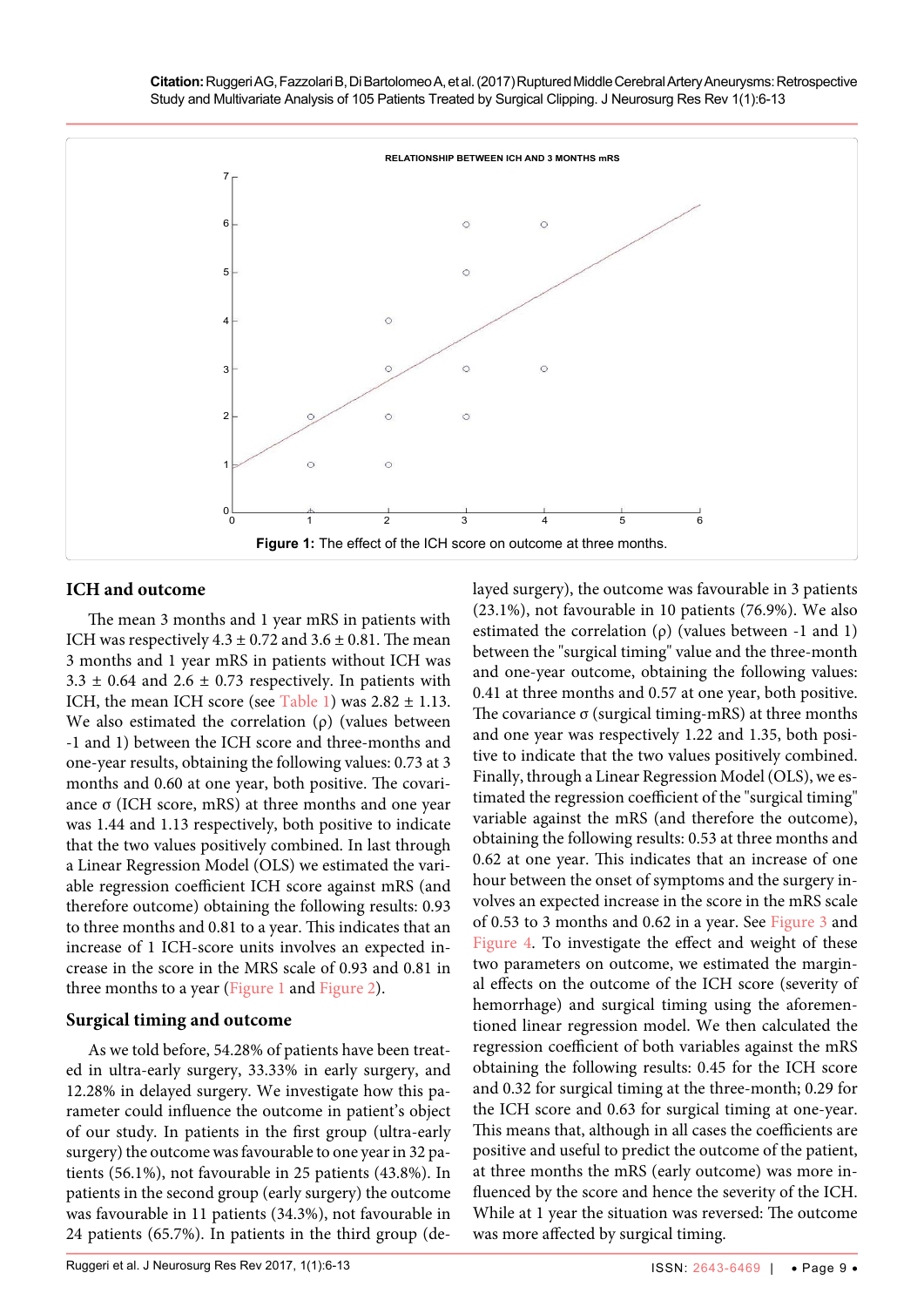**Citation:** Ruggeri AG, Fazzolari B, Di Bartolomeo A, et al. (2017) Ruptured Middle Cerebral Artery Aneurysms: Retrospective Study and Multivariate Analysis of 105 Patients Treated by Surgical Clipping. J Neurosurg Res Rev 1(1):6-13

<span id="page-4-1"></span><span id="page-4-0"></span>

0 10 20 30 40 50 60 70 80 90 100

Timing **Figure 4:** Surgical timing effect on outcome at 1 year.

 $\circ$  $\circ$ 

 $\delta$ 

<span id="page-4-2"></span>5

 $0_0^\mathsf{L}$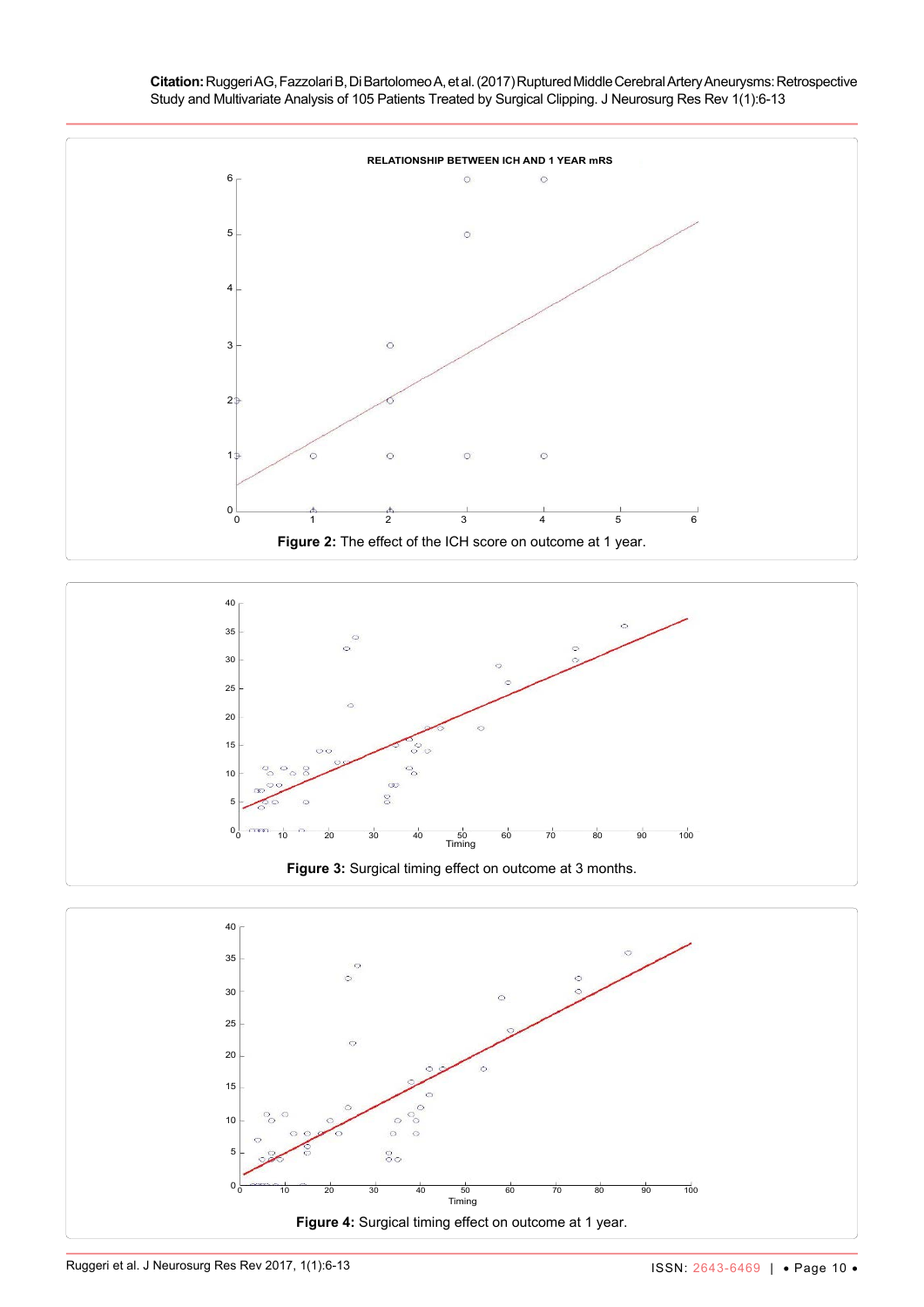<span id="page-5-0"></span>

## **Aneurysm clipping and hematoma evacuation**

In our series, 24 of patients with ICH (42.1%) firstly have been submitted to clipping of the aneurysm and then to hematoma evacuation. In 33 patients (57.9%) firstly have been performed hematoma evacuation and then clipping of the aneurysm. In the 48 patients without ICH, only the clipping of the aneurysm was carried out. [Figure 5](#page-5-0) shows instead the average mRS and therefore the average 3 months and one-year outcome respectively in patients who were first subjected to clipping of the aneurysm or before hematoma evacuation. The best outcome was found in patients who first went to evacuation of hematoma and therefore to the clipping of the aneurysm. However, this analysis was not statistically significant (p-value: 0.1).

## **Discussion**

## **MCAAs features**

The MCA is the largest of the cerebral arteries; its diameter at the origin is about 4 mm (range, 2.4-4.6 mm) and its course begins at the ICA bifurcation and proceeds laterally below the anterior perforated substance within the sylvian fissure dividing into its main trunks. The MCA branches reach the cortical surface of frontal, parietal and temporal opercula lobes. Aneurysms of MCA artery (MCAAs) represent 18-40% of all intracerebral aneurysms and the most frequent location is at the main MCA bifurcation. Because of the variety of MCAAs morphology, size, location and projection, in literature some MCAAs classifications have been proposed in order to identify the best management strategy. Dashi R, et al. [\[8\]](#page-6-8) proposed a five-types classification of MCA Bifurcation Aneurysms (MCAbifAs), composed by intertruncal MCAbifAs (type 1), inferior MCAbifAs (type 2), lateral MCAbifAs (type 3), insular MCAbifAs (type 4) and complex MCAbifAs (type 5). For each of these types

the Author described a different head positioning, Sylvian scissure's dissection and temporary and final clipping strategy. MCAbifAs present more than other kinds of MCAAs a heterogeneous morphology due to their localization on the principal artery. Our study includes all MCAAs that have been considered within three principal groups: Proximal, main bifurcation and distal: MCAAs can be located in the proximal segment of the principal artery (M1) or at the main MCA bifurcation (MCAbif) or distally (M2-M3). Regarding the size, we have distinguished MCAAs in small (< 7 mm), medium (7-14 mm), large (15-24 mm) or giant (> 24 mm); morphologically MCAAs can be saccular, blister-like or fusiform.

## **Treatment choice**

The discussion about the best treatment choice between endovascular coiling/stenting or surgical clipping has just begun years ago. Bracard, et al. [\[9\]](#page-6-6) evaluated clinical outcome in a series of 140 MCAAs treated by endovascular coiling and reported a persistent occlusion rate of 83.3% at 1 year post-treatment. Brinjikji, et al. [[10](#page-6-7)] confirmed an obliteration rate at follow-up of 82.4% with an overall coiling procedure-related morbidity and mortality of 6% for ruptured aneurysms. Whereas Kim KH, et al. [\[6\]](#page-6-4) reported an obliteration rate of 93% within the endovascular coiling group of 30 patients, compared with an obliteration rate of 92% in the surgical clipping group of 78 patients. The Author preferred the surgical clipping to the endovascular coiling embolization, and suggested to consider coiling for patients with serious medical problems or where there is the risk of damaging perforating lenticulostriate arteries on the MCA during surgery. During the last years the rapid evolving of endovascular coiling technique has given more experience among neurovascular interventional radiologists and neurovascular surgeons, indeed comparisons in terms of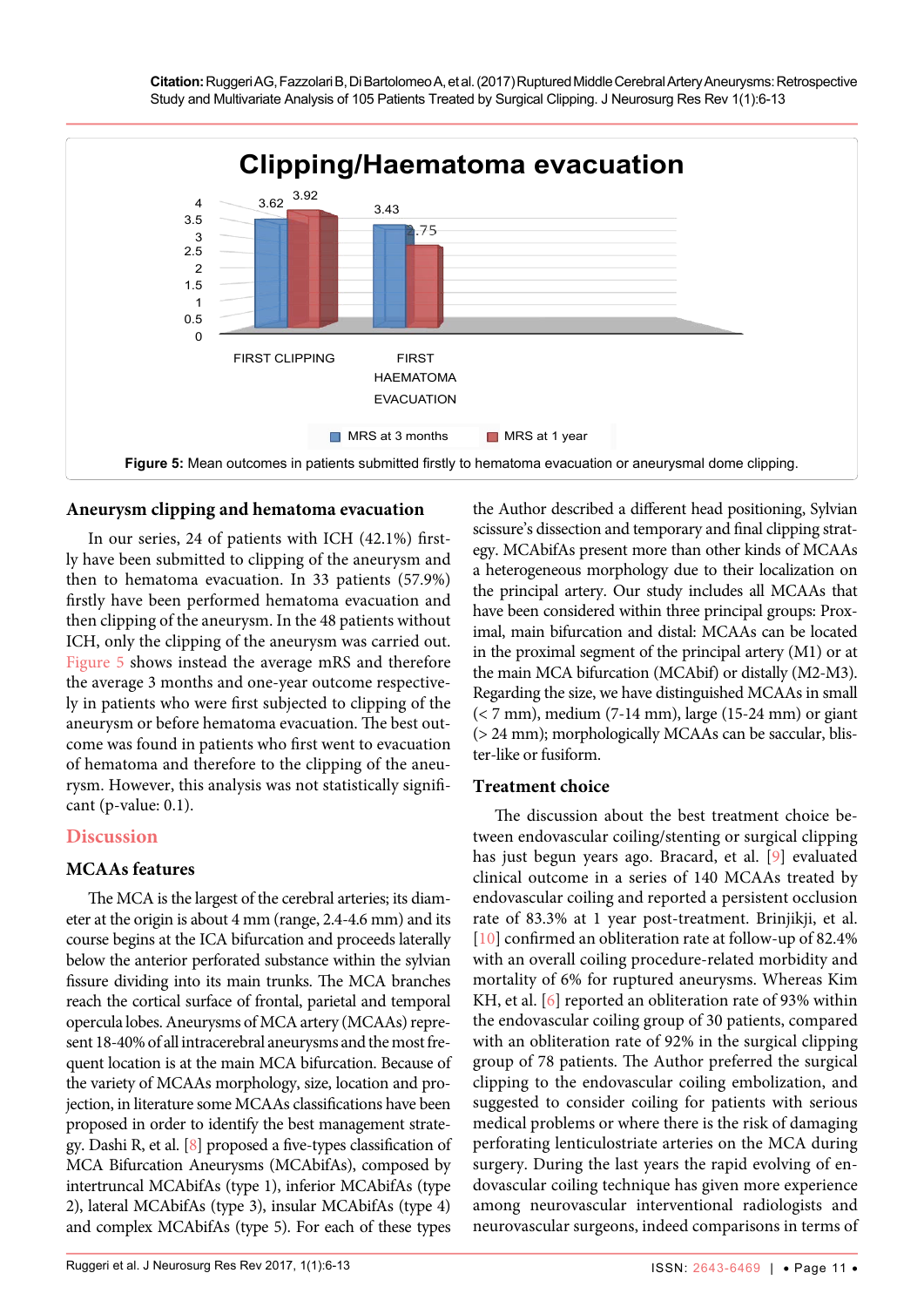morbidity and mortality between the two techniques result similar. Diaz OM, et al. [[11](#page-7-0)] reported a higher overall rate of complications and retreatment in the endovascular group than surgical one, despite what the functional outcome of the two groups resulted similar at the follow-up. The International Subarachnoid Aneurysm Trial (ISAT) Collaborative Group enrolled 2143 patients with ruptured intracranial aneurysms, of which patients with middle cerebral artery aneurysms are under-represented because the anatomy of the aneurysmal neck is more often unfavourable for endovascular treatment [[12](#page-7-1)]. Microsurgical clipping is still the preferred treatment modality in most centres due to the relative superficial position of these aneurysms and to the ICH often associated: The surgical approach gives a straightforward trajectory to the aneurysmal dome. Moreover surgery allows releasing Cerebrospinal Fluid (CSF) which improves management of the increased intracranial pressure.

### **Outcome**

Our study targets ruptured MCAAs surgically treated and their outcome in relation with clinical evaluation, surgery timing, topographical features of MCAAs and the high percentage of an intra-cerebral haematoma (ICH = 54.3%). We have included in our study only surgically treated patients with ruptured MCAAs: There is a prevalence of MCAbifAs, which is the most superficial line of the MCA (67%). Most of patients have been treated within 12 hours from the symptoms onset (54.3%) and in these patients we have reached the best results in terms of outcome, evaluated with the Modified Rankin Scale (mRS). Furthermore these patients show a re-bleeding rate of 8.7%, the lowest within the three groups (ultra-early, early and delayed surgery). There is a positive relationship between the surgical timing and mRS Score, meaning that an increase of one hour between the onset of symptoms and surgery causes a worsening in 3 months and 1 year outcome. Therefore all patients should be treated within 12 hours from the onset of symptoms, in order to improve outcome. ICH is an independent and relevant parameter to evaluate in terms of choice for timing and treatment modality [\[13-](#page-7-2) [15](#page-7-3)]. Our analysis proves that an increase of 1 point of ICH score has a linear relationship with an increase in the mRS scale as to 3 months as to 1 year outcome. The early outcome is more influenced by ICH severity score, while at 1 year is more influenced by surgical timing. Hence, the higher morbidity and mortality are strictly related to the brain swelling due to the ICH volume. A forward hematoma evacuation allows earlier cisternal decompression in order to reach more easily and quickly aneurysmal dome. In our series, patients who went to first haematoma evacuation and then aneurysmal clipping show a better outcome than other.

## **Limits**

This study has several limits. First, this is a retrospective study without randomization, and there was not an endovascular control group for comparison of the procedure-related outcome. Moreover the small number of patients in our series doesn't assure the best statistical significance.

# **Conclusion**

Concerning result of our analysis, in MCAAs patients, the presence of ICH strongly affects the outcome with a marked increase in mortality and morbidity. Surgical timing significantly influences the outcomes and in patients with a poor-grade entry and with Intraparenchymal bleeding, ultra-early surgery should always be taken into account.

# **Conflicts of Interest**

The authors declare that they have no conflicts of interest.

### **References**

- <span id="page-6-0"></span>1. [Hallout S \(2015\) Surgical Treatment of Middle Cerebral](https://www.ncbi.nlm.nih.gov/pubmed/26074439)  [Artery Aneurysms without Using Indocyanine Green Video](https://www.ncbi.nlm.nih.gov/pubmed/26074439)  [angiography Assistance: Retrospective Monocentric Study](https://www.ncbi.nlm.nih.gov/pubmed/26074439)  [of 263 Clipped Aneurysms. World Neurosurg 84: 972-977.](https://www.ncbi.nlm.nih.gov/pubmed/26074439)
- <span id="page-6-1"></span>2. [Baharoglu MI, Lauric A, Safain MG, et al. \(2014\) Widening](https://www.ncbi.nlm.nih.gov/pubmed/25116869)  [and High Inclination of the Middle Cerebral Artery Bifurca](https://www.ncbi.nlm.nih.gov/pubmed/25116869)[tion Are Associated With Presence of Aneurysms. Stroke](https://www.ncbi.nlm.nih.gov/pubmed/25116869)  [45: 2649-2655.](https://www.ncbi.nlm.nih.gov/pubmed/25116869)
- <span id="page-6-2"></span>3. [Morgan MK, Mahattanakul W, Davidson A, et al. \(2010\)](https://www.ncbi.nlm.nih.gov/pubmed/20651625)  [Outcome for middle cerebral artery aneurysm surgery.](https://www.ncbi.nlm.nih.gov/pubmed/20651625)  [Neurosurgery 67: 755-761.](https://www.ncbi.nlm.nih.gov/pubmed/20651625)
- 4. [Backes D, Rinkel GJ, Laban KG, et al. \(2016\) Patient- and](https://www.ncbi.nlm.nih.gov/pubmed/26906920)  [Aneurysm-Specific Risk Factors for Intracranial Aneurysm](https://www.ncbi.nlm.nih.gov/pubmed/26906920)  [Growth: A Systematic Review and Meta-Analysis. Stroke](https://www.ncbi.nlm.nih.gov/pubmed/26906920)  [47: 951-957.](https://www.ncbi.nlm.nih.gov/pubmed/26906920)
- <span id="page-6-3"></span>5. [Orz Y, AlYamany M \(2015\) The impact of size and location](https://www.ncbi.nlm.nih.gov/pubmed/25767572)  [on rupture of intracranial aneurysms. Asian J Neurosurg](https://www.ncbi.nlm.nih.gov/pubmed/25767572)  [10: 26-31.](https://www.ncbi.nlm.nih.gov/pubmed/25767572)
- <span id="page-6-4"></span>6. [Kim KH, Cha KC, Kim JS, et al. \(2013\) Endovascular coiling](https://www.ncbi.nlm.nih.gov/pubmed/23375399)  [of middle cerebral artery aneurysms as an alternative to](https://www.ncbi.nlm.nih.gov/pubmed/23375399)  [surgical clipping. J Clin Neurosci 20: 520-522.](https://www.ncbi.nlm.nih.gov/pubmed/23375399)
- <span id="page-6-5"></span>7. [Wang HJ, Ye YF, Shen Y, et al. \(2014\) Surgical Treatment](https://www.ncbi.nlm.nih.gov/pubmed/25318882)  [of Poor Grade Middle Cerebral Artery Aneurysms Associat](https://www.ncbi.nlm.nih.gov/pubmed/25318882)[ed with Large Sylvian Hematomas Following Prophylactic](https://www.ncbi.nlm.nih.gov/pubmed/25318882)  [Hinged Craniectomy. J Huazhong Univ Sci Technolog Med](https://www.ncbi.nlm.nih.gov/pubmed/25318882)  [Sci 34: 716-721.](https://www.ncbi.nlm.nih.gov/pubmed/25318882)
- <span id="page-6-8"></span>8. [Dashti R, Hernesniemi J, Niemel M, et al. \(2007\) Microneu](https://www.ncbi.nlm.nih.gov/pubmed/17445599)[rosurgical management of middle cerebral artery bifurca](https://www.ncbi.nlm.nih.gov/pubmed/17445599)[tion aneurysms. Surg Neurol 67: 441-456.](https://www.ncbi.nlm.nih.gov/pubmed/17445599)
- <span id="page-6-6"></span>9. [Bracard S, Abdel-Kerim A, Thuillier L, et al. \(2010\) Endo](https://www.ncbi.nlm.nih.gov/pubmed/19852536)[vascular coil occlusion of 152 middle cerebral artery aneu](https://www.ncbi.nlm.nih.gov/pubmed/19852536)[rysms: initial and midterm angiographic and clinical results.](https://www.ncbi.nlm.nih.gov/pubmed/19852536)  [J Neurosurg 112: 703-708.](https://www.ncbi.nlm.nih.gov/pubmed/19852536)
- <span id="page-6-7"></span>10. [Brinjikji W, Lanzino G, Cloft HJ, et al. \(2011\) Endovascular](https://www.ncbi.nlm.nih.gov/pubmed/21135730)